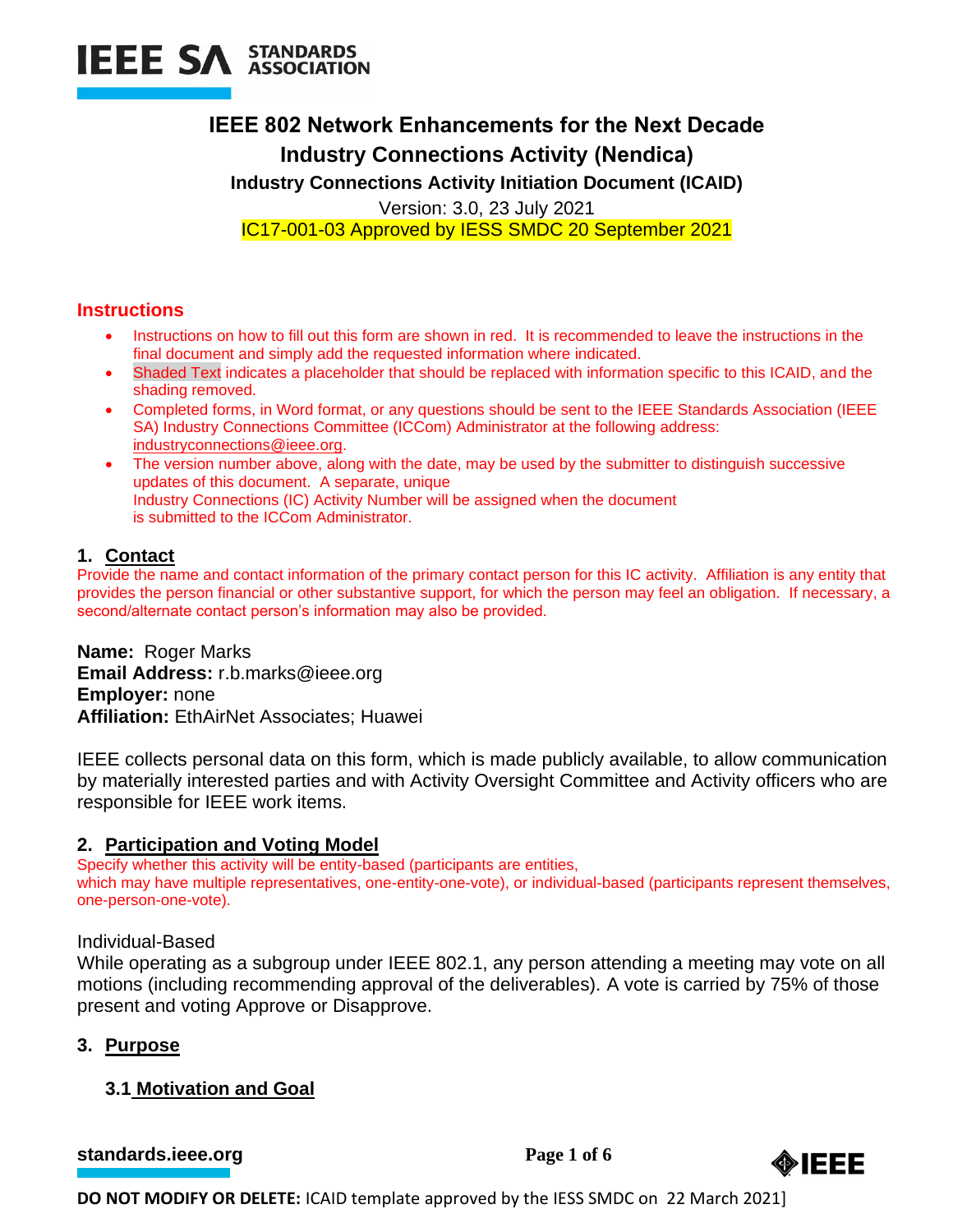

Briefly explain the context and motivation for starting this IC activity, and the overall purpose or goal to be accomplished.

The goal of this activity is to document emerging requirements and directions for IEEE 802 networks, identify commonalities, gaps, and trends not currently addressed by IEEE 802 standards and projects, and facilitate building industry consensus towards proposals to initiate new standards development efforts. Encouraged topics include enhancements of IEEE 802 communication networks and vertical networks as well as enhanced cooperative functionality among existing IEEE standards in support of network integration. Topics concerning higher-layer applications related to new standards development in the IEEE 802.1 Working Group are also specifically expected and encouraged. Findings related to existing IEEE 802 standards and projects are forwarded to the responsible working groups for further considerations.

#### **3.2 Related Work**

Provide a brief comparison of this activity to existing, related efforts or standards of which you are aware (industry associations, consortia, standardization activities, etc.).

There are no known IEEE 802 based activities comparable to this Industry Connections activity proposal. The proposed activity addresses topics distinct from the IEEE 802.3 'New Ethernet Applications' Industry Connections activity. It will cooperate when findings may benefit both activities.

## **3.3 Previously Published Material**

Provide a list of any known previously published material intended for inclusion in the proposed deliverables of this activity.

None

## **3.4 Potential Markets Served**

Indicate the main beneficiaries of this work, and what the potential impact might be.

IEEE 802 technologies are deployed in a huge number of market applications, which are exhibiting a growing diversity in terms of the features needed. Solutions spanning these different application spaces and feature requirements will be best addressed by leveraging common technology approaches. This activity will enable industry consensus building on the market/application requirements and identify gaps and trends not currently addressed by IEEE 802 standardization of new solutions, which will help to foster industry engagements in new study groups and standardization topics.

During the 2017-2021 initial terms of this IEEE 802 Nendica activity, three primary markets were addressed:

(1) Nendica's Lossless Data Center Networks (LLDCN) Work Item led to publication by IEEE in August 2018 of ["IEEE 802 Nendica Report: The Lossless Network for Data Centers](https://mentor.ieee.org/802.1/dcn/18/1-18-0042-00-ICne.pdf)  [\(ISBN 978](https://mentor.ieee.org/802.1/dcn/18/1-18-0042-00-ICne.pdf)‐1‐5044‐5102‐4)." An active project (IEEE P802.1Qcz, on Congestion Isolation) arose from the Work Item, and the resulting draft is currently in IEEE Standards Association Ballot. Resulting discussions, including those raised in a well-attended IEEE

**[standards.ieee.org](http://standards.ieee.org/)**<br> **Page 2** of 6

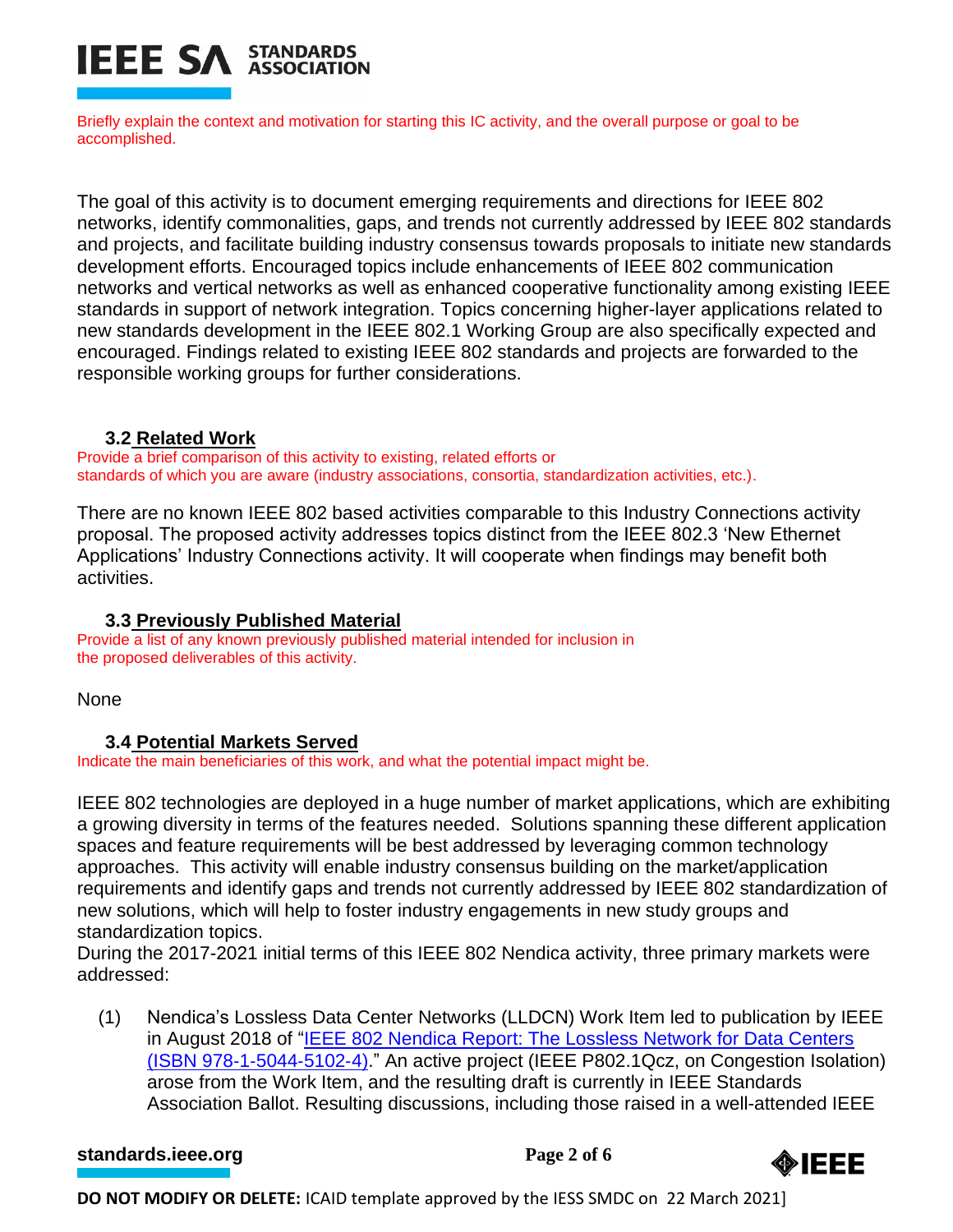

802/IETF Data Center Workshop in Bangkok in November 2018, led to a followup Work Item, resulting in the June 2021 publication by IEEE of "[Intelligent Lossless Data Center](https://ieeexplore.ieee.org/document/9457238)  [Networks"](https://ieeexplore.ieee.org/document/9457238)(ISBN:978-1-5044-7741-3).

- (2) Nendica's Flexible Factory IoT (FFIOT) Work Item has led to the publication by IEEE in April 2020 of "IEEE 802 Nendica Report: Flexible Factory IoT — Use Cases and Communication Requirements for Wired and Wireless Bridged Networks"(ISBN 978-1- 5044-6229-7). Discussion stimulated in this Work Item led to the development of PAR P802.1Qdq.
- (3) A Nendica Study Item on "Cut-Through Forwarding in Bridges and Bridged Networks" was initiated in March 2021 and developed the goal of preparing an IEEE 802 tutorial (7 July 2021) on the value of standardizing cut-through forwarding procedures within IEEE 802. The activity identified relevant markets in industrial networks, high-performance computing networks, and audio/video networks. Over 130 people attended.

## **3.5 How will the activity benefit the IEEE, society, or humanity?**

The activity expects to continue to broadly identify new standardization requirements and stimulate new standardization activities.

#### **4. Estimated Timeframe**

Indicate approximately how long you expect this activity to operate to achieve its proposed results (e.g., time to completion of all deliverables).

## **Expected Completion Date:** 2023-09

IC activities are chartered for two years at a time. Activities are eligible for extension upon request and review by ICCom and the responsible committee of the IEEE SA Board of Governors. Should an extension be required, please notify the ICCom Administrator prior to the two-year mark.

#### **5. Proposed Deliverables**

Outline the anticipated deliverables and output from this IC activity, such as documents (e.g., white papers, reports), proposals for standards, conferences and workshops, databases, computer code, etc., and indicate the expected timeframe for each.

Deliverables will be of two types:

- Records of the meetings, including minutes and supporting documents, some of which may be prepared for delivery to other venues for purposes such as encouraging interest and participation
- A set of reports and other consensus outputs documenting the findings of the IC activity, with recommendations regarding overviews of current industry practice and trends, new standardization topics, documentation of use cases and user needs for those topics, and proposed organizational approaches to ensure effective participation from user communities

#### **5.1 Open Source Software Development**

*Indicate whether this IC Activity will develop or incorporate open source software*

```
standards.ieee.org<br>
Page 3 of 6
```
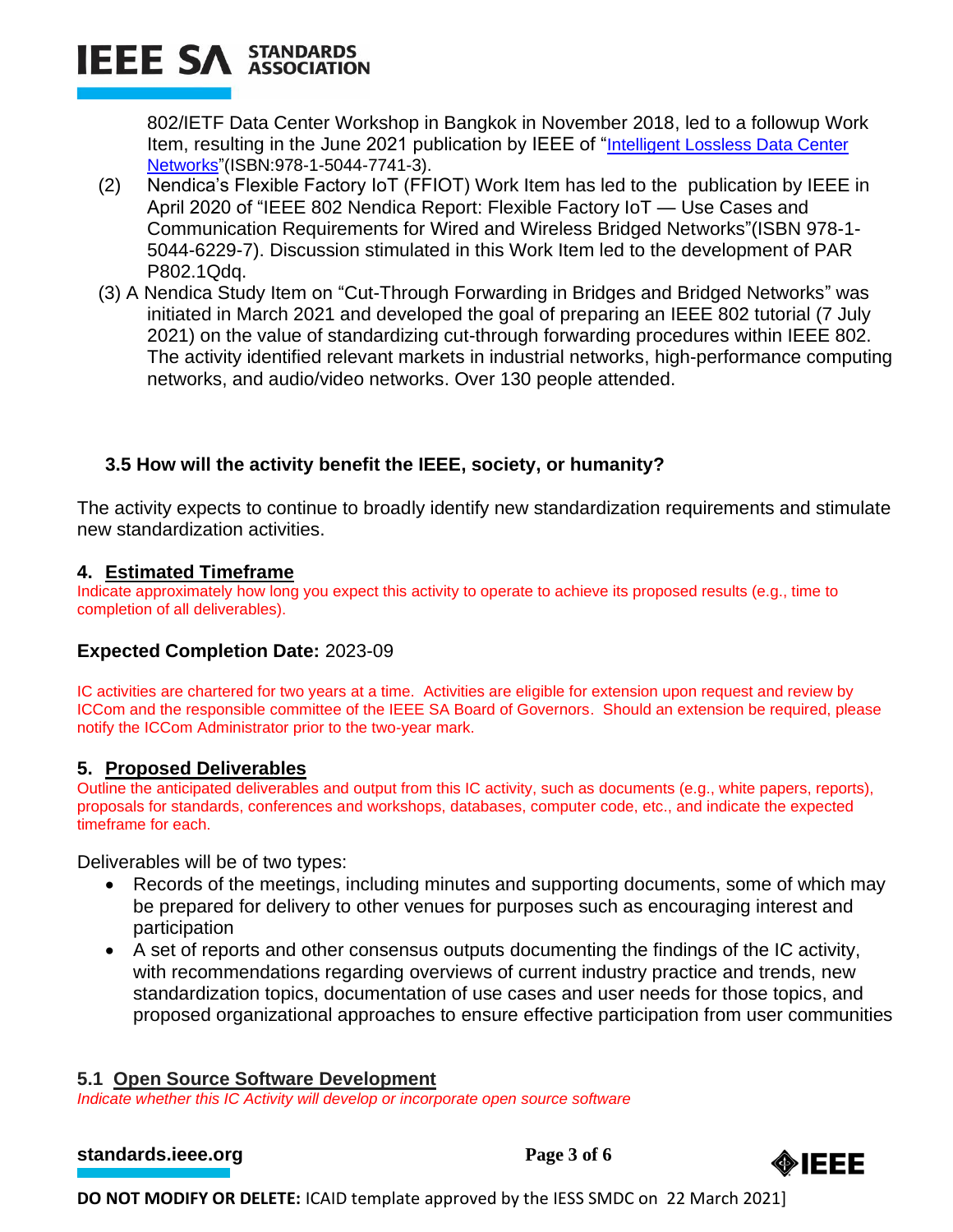

*in the deliverables. All contributions of open source software for use in Industry Connections activities shall be accompanied by an approved IEEE Contributor License Agreement (CLA) appropriate for the open source license under which the Work* 

*Product will be made available. CLAs, once accepted, are irrevocable. Industry Connections Activities shall comply*  with the IEEE SA open source policies and procedures and use the IEEE SA open source platform for development of *open source software. Information on IEEE SA Open can be found at [https://saopen.ieee.org/.](https://saopen.ieee.org/)* 

Will the activity develop or incorporate open source software (either normatively or informatively) in the deliverables?: No

### **6. Funding Requirements**

Outline any contracted services or other expenses that are currently anticipated, beyond the basic support services provided to all IC activities. Indicate how

those funds are expected to be obtained (e.g., through participant fees,

sponsorships, government or other grants, etc.). Activities needing substantial funding may require additional reviews and approvals beyond ICCom.

None.

## **7. Management and Procedures**

#### **7.1 Activity Oversight Committee**

Indicate whether an IEEE Standards Committee or Standards Development Working Group has agreed to oversee this activity and its procedures.

## **Has an IEEE Standards Committee or Standards Development Working Group agreed to oversee this activity?: Yes**

If yes, indicate the IEEE committee's name and its chair's contact information.

**IEEE Committee Name:** IEEE 802 LAN/MAN Standards Committee **Chair's Name:** Paul Nikolich **Chair's Email Address:** [p.nikolich@ieee.org](mailto:p.nikolich@ieee.org) **Chair's Phone:**

This activity operates as a subgroup under the IEEE 802.1 Working Group.

**Working Group Chair:** IEEE 802.1 Higher Layer LAN Protocols Working Group **Chair's Name:** Glenn Parsons **Chair's Email Address**: [glenn.parsons@ericsson.com](mailto:glenn.parsons@ericsson.com) **Chair's Phone:**

Additional IEEE committee information, if any. Please indicate if you are including a letter of support from the IEEE Committee that will oversee this activity.

IEEE collects personal data on this form, which is made publicly available, to allow communication by materially interested parties and with Activity Oversight Committee and Activity officers who are responsible for IEEE work items.

**[standards.ieee.org](http://standards.ieee.org/)**<br> **Page 4** of 6

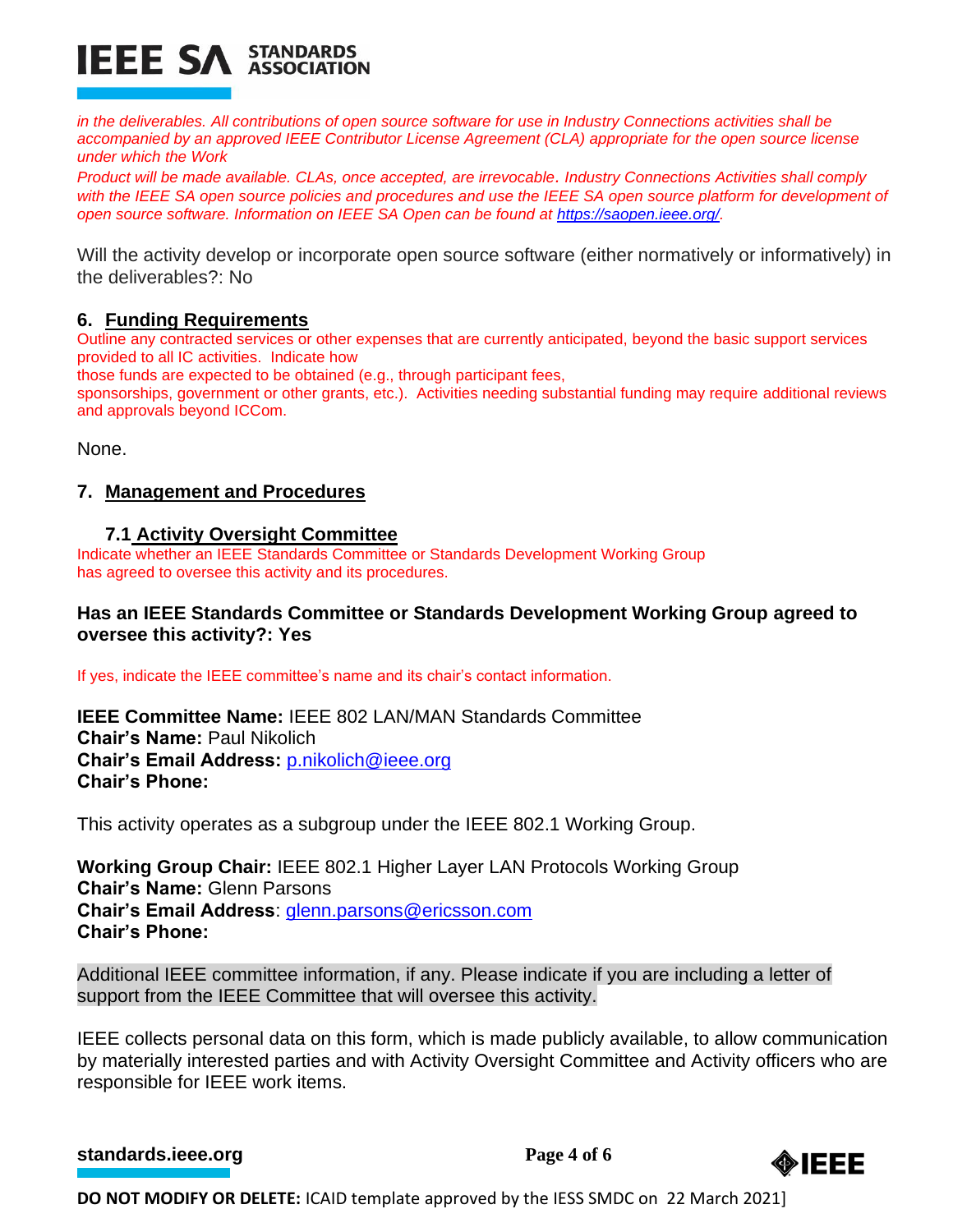

#### **7.2 Activity Management**

If no Activity Oversight Committee has been identified in 7.1 above, indicate how this activity will manage itself on a day-to-day basis (e.g., executive committee, officers, etc).

N/A

#### **7.3 Procedures**

Indicate what documented procedures will be used to guide the operations of this activity; either (a) modified baseline *Industry Connections Activity Policies and Procedures,* (b) Standards Committee policies and procedures accepted by the IEEE SA Standards

Board, or (c) Working Group policies and procedures accepted by the Working Group's Standards Committee. If option (a) is chosen, then ICCom review and approval of the P&P is required. If option (b) or (c) is chosen, then ICCom approval of the use of the P&P is required.

IEEE 802 Policies & Procedures IEEE 802 LMSC Operations Manual IEEE 802 Working Group Policies & Procedures IEEE 802 Nendica Report Development Process <https://1.ieee802.org/802-nendica/ieee-802-nendica-procedures>

#### **8. Participants**

#### **8.1 Stakeholder Communities**

Indicate the stakeholder communities (the types of companies or other entities, or the different groups of individuals) that are expected to be interested in this IC activity, and will be invited to participate.

Stakeholders identified to date include but are not limited to: users and producers of systems and components for networking systems, data center networks, high performance computing, cloud computing, telecommunications carriers, automotive, intelligent transport systems, Internet of Things (IoT), factory automation, and industrial applications.

#### **8.2 Expected Number of Participants**

Indicate the approximate number of entities (if entity-based) or individuals (if individual-based) expected to be actively involved in this activity.

30 individuals

#### **8.3 Initial Participants**

Provide a number of the entities or individuals that will be participating from the outset. It is recommended there be at least three initial participants for an

entity-based activity, or five initial participants (each with a different affiliation) for an individual-based activity.

| <b>Entity</b>      | <b>Primary Contact</b> | <b>Additional Representatives</b> |
|--------------------|------------------------|-----------------------------------|
| <b>Entity Name</b> | <b>Contact Name</b>    | Name                              |
|                    |                        |                                   |

Use the following table for an entity-based activity:

Use the following table for an individual-based activity:

**[standards.ieee.org](http://standards.ieee.org/) Page 5 of 6**